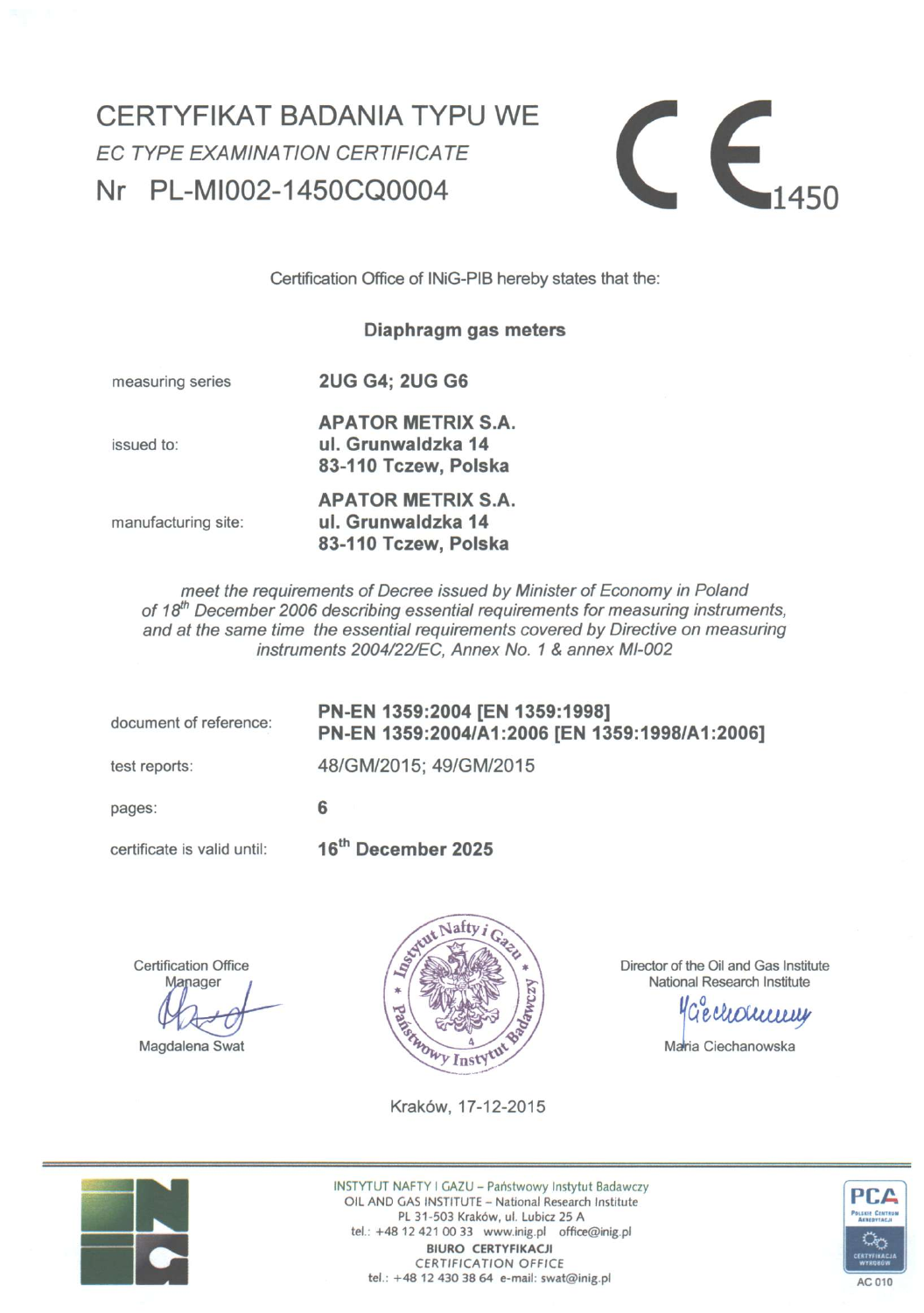

 $\mathbf{r}$ 

INSTYTUT NAFTY I GAZU - Państwowy Instytut Badawczy OIL AND GAS INSTITUTE - National Research Institute PL 31-503 Kraków, ul. Lubicz 25 A tel.:+48 12 421 00 33 [www.inig.pl](http://www.inig.pl) [office@inig.pl](mailto:office@inig.pl)

**BIURO CERTYFIKACJI**  CERTIFICATION OFFICE<br>tel.: +48 12 430 38 64 e-mail: swat@inig.pl

|              |                                                                                                                                                                                                                                                                                                                                                                                                                                                                                                                                                                                                                   |                                           | <b>Appliance</b>                    |          |                                   |
|--------------|-------------------------------------------------------------------------------------------------------------------------------------------------------------------------------------------------------------------------------------------------------------------------------------------------------------------------------------------------------------------------------------------------------------------------------------------------------------------------------------------------------------------------------------------------------------------------------------------------------------------|-------------------------------------------|-------------------------------------|----------|-----------------------------------|
|              |                                                                                                                                                                                                                                                                                                                                                                                                                                                                                                                                                                                                                   |                                           |                                     |          |                                   |
|              |                                                                                                                                                                                                                                                                                                                                                                                                                                                                                                                                                                                                                   |                                           | diaphragm gas meters                |          |                                   |
|              |                                                                                                                                                                                                                                                                                                                                                                                                                                                                                                                                                                                                                   |                                           | measuring series                    |          |                                   |
|              |                                                                                                                                                                                                                                                                                                                                                                                                                                                                                                                                                                                                                   |                                           | <b>2UG G4; 2UG G6</b>               |          |                                   |
|              |                                                                                                                                                                                                                                                                                                                                                                                                                                                                                                                                                                                                                   |                                           | <b>Case version</b>                 |          |                                   |
|              | 1.UG-EN                                                                                                                                                                                                                                                                                                                                                                                                                                                                                                                                                                                                           | 2.UG-NL                                   | 3.UG-DE                             | 4. UG-MG |                                   |
|              |                                                                                                                                                                                                                                                                                                                                                                                                                                                                                                                                                                                                                   |                                           | Design of the instrument            |          |                                   |
|              | Diaphragm gas-meter type 2UG consists of three units: measurement (battery), case and index.                                                                                                                                                                                                                                                                                                                                                                                                                                                                                                                      |                                           |                                     |          |                                   |
|              | separate inlets and a common outlet duct. In the body there are two shafts coupled with diaphragm discs, and at<br>the opposite side with a crankset, timing mechanism and an outlet bevel differential for the magnetic drive.<br>Case unit comprises of two individually shaped upper and lower deep drawn vessels, when cross-sectioned                                                                                                                                                                                                                                                                        |                                           |                                     |          |                                   |
|              | resemble a rectangular form. The vessels have flanges, which are mated together and tightly connected by band clip<br>creating a sealed unit. Connectors are placed securely within the upper part and the outlet connector of the battery is<br>fitted securely to the outlet connector inside the upper part. The magnetic clutch sub-assembly is placed inside the<br>front face of the upper part and the body of index units bevel differential (gearing) is then with magnetic drive.<br>Index unit has a body with two shafts for number drums and pinions. The initial number drum is coupled with a gear |                                           |                                     |          |                                   |
|              | train drive transmission which rotates the number drums. In addition, a fascia plate is mounted to the body and an index<br>window is secured over the fascia plate and body. The Index window allows the usage reading from number drums.                                                                                                                                                                                                                                                                                                                                                                        |                                           |                                     |          |                                   |
|              |                                                                                                                                                                                                                                                                                                                                                                                                                                                                                                                                                                                                                   | Technical documentation - list of figures |                                     |          |                                   |
| $\mathcal I$ | Gas-meter 2UG 2,2 G4                                                                                                                                                                                                                                                                                                                                                                                                                                                                                                                                                                                              |                                           | fig No. MM000000(.XX*)              |          | main assembly drawing             |
| 2            | Gas-meter 2UG 2,2 G6<br>*XX - means case version EN, NL, DE, MG                                                                                                                                                                                                                                                                                                                                                                                                                                                                                                                                                   |                                           | fig No. MN000000(.XX*)              |          | main assembly drawing             |
|              | <b>Case version</b>                                                                                                                                                                                                                                                                                                                                                                                                                                                                                                                                                                                               |                                           | <b>Distance between connections</b> |          | <b>Nominal size of connection</b> |
|              |                                                                                                                                                                                                                                                                                                                                                                                                                                                                                                                                                                                                                   |                                           | 130 mm lub 152,4 (6")mm, 160 mm     |          | DN 20 / 22 / 25                   |
| $\mathcal I$ | $UG$ – $EN$                                                                                                                                                                                                                                                                                                                                                                                                                                                                                                                                                                                                       |                                           | $0$ mm $(1$ pipe)                   |          | <b>DN 25</b>                      |
| 2            | $UG - NL$                                                                                                                                                                                                                                                                                                                                                                                                                                                                                                                                                                                                         |                                           | 220 mm                              |          | DN 20/22/25                       |
| No.<br>3     | $UG$ - $DE$                                                                                                                                                                                                                                                                                                                                                                                                                                                                                                                                                                                                       |                                           | 220 mm, 250 mm                      |          | DN 20/22/25                       |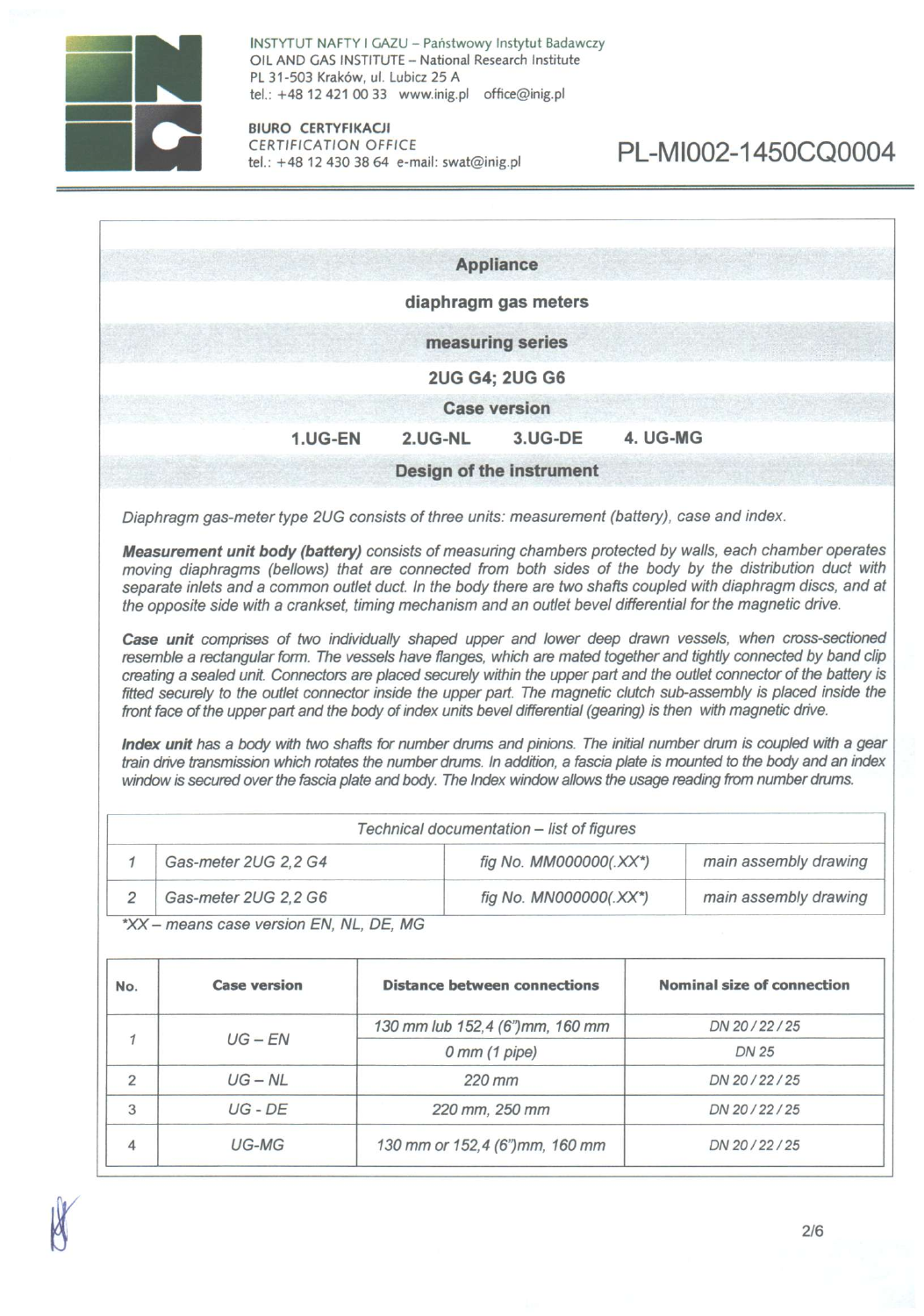

INSTYTUT NAFTY I GAZU - Państwowy Instytut Badawczy OIL AND GAS INSTITUTE - National Research Institute PL 31-503 Kraków, ul. Lubicz 25 A tel.: +48 12 421 00 33 [www.inig.pl](http://www.inig.pl) [office@inig.pl](mailto:office@inig.pl)

### **BIURO CERTYFIKACJI**  CERTIFICATION OFFICE<br>tel.: +48 12 430 38 64 e-mail: swat@inig.pl

# PL-MI002-1450CQ0004

|                         |                                                                                                                                                                                                                                                                                   |                                                                                                                                                                | <b>Technical data</b>                                                                                                                                                                             |                           |                                           |                |
|-------------------------|-----------------------------------------------------------------------------------------------------------------------------------------------------------------------------------------------------------------------------------------------------------------------------------|----------------------------------------------------------------------------------------------------------------------------------------------------------------|---------------------------------------------------------------------------------------------------------------------------------------------------------------------------------------------------|---------------------------|-------------------------------------------|----------------|
| Gas-meter<br>trade name | gas-meter size                                                                                                                                                                                                                                                                    | Maximum flowrate<br>$Q_{max}$                                                                                                                                  | Minimum<br>flowrate<br>$Q_{min}$                                                                                                                                                                  | cyclic<br>volume<br>$V_c$ | <b>Distance</b><br>between<br>connections | Finishing      |
|                         |                                                                                                                                                                                                                                                                                   | $m^3/h$                                                                                                                                                        | $m^3/h$                                                                                                                                                                                           | $dm^3$                    | mm                                        |                |
| $\mathcal{I}$           | $\overline{2}$                                                                                                                                                                                                                                                                    | 3                                                                                                                                                              | 4                                                                                                                                                                                                 | 5                         | 6                                         | $\overline{7}$ |
| <b>2UG G4</b>           | G4                                                                                                                                                                                                                                                                                | 6                                                                                                                                                              | 0,04                                                                                                                                                                                              | 2,2                       | $0 \div 250$                              | K2V            |
| <b>2UG G6</b>           | G <sub>6</sub>                                                                                                                                                                                                                                                                    | 10                                                                                                                                                             | 0.06                                                                                                                                                                                              | 2, 2                      | $0 \div 250$                              | K2V            |
|                         | K2v - gas-meter with vertical axis connections                                                                                                                                                                                                                                    |                                                                                                                                                                |                                                                                                                                                                                                   |                           |                                           |                |
|                         | Maximum operating pressure p <sub>max</sub><br>Ambient temperature range $t_m$<br>Gas temperature range t <sub>a</sub><br>Resistance to high ambient temperature<br>Index measuring range<br>Nominal cyclic volume<br>Distance between connections<br>Nominal size of connections | 1,5<br>M1<br>50 kPa (0,5 bar)<br>$-25+55^{\circ}C$<br>$-25+55^{\circ}C$<br>99999,999 $m3$<br>$0.01 \, \text{m}^3$<br>2,2 $dm^3$<br>$DN20+DN25$<br><b>EFFBE</b> | T (at 10kPa /0,1 bar/ according to EN 1359)<br>0, 130; 152, 4; 160, 220; 250 [mm]<br>$\sim$ 2,8 ÷ 4,9kg (depending on case version)<br>Gaseous fuels: family 1,2 & 3 acc. to EN 437:2003 +A1:2009 |                           |                                           |                |

3/6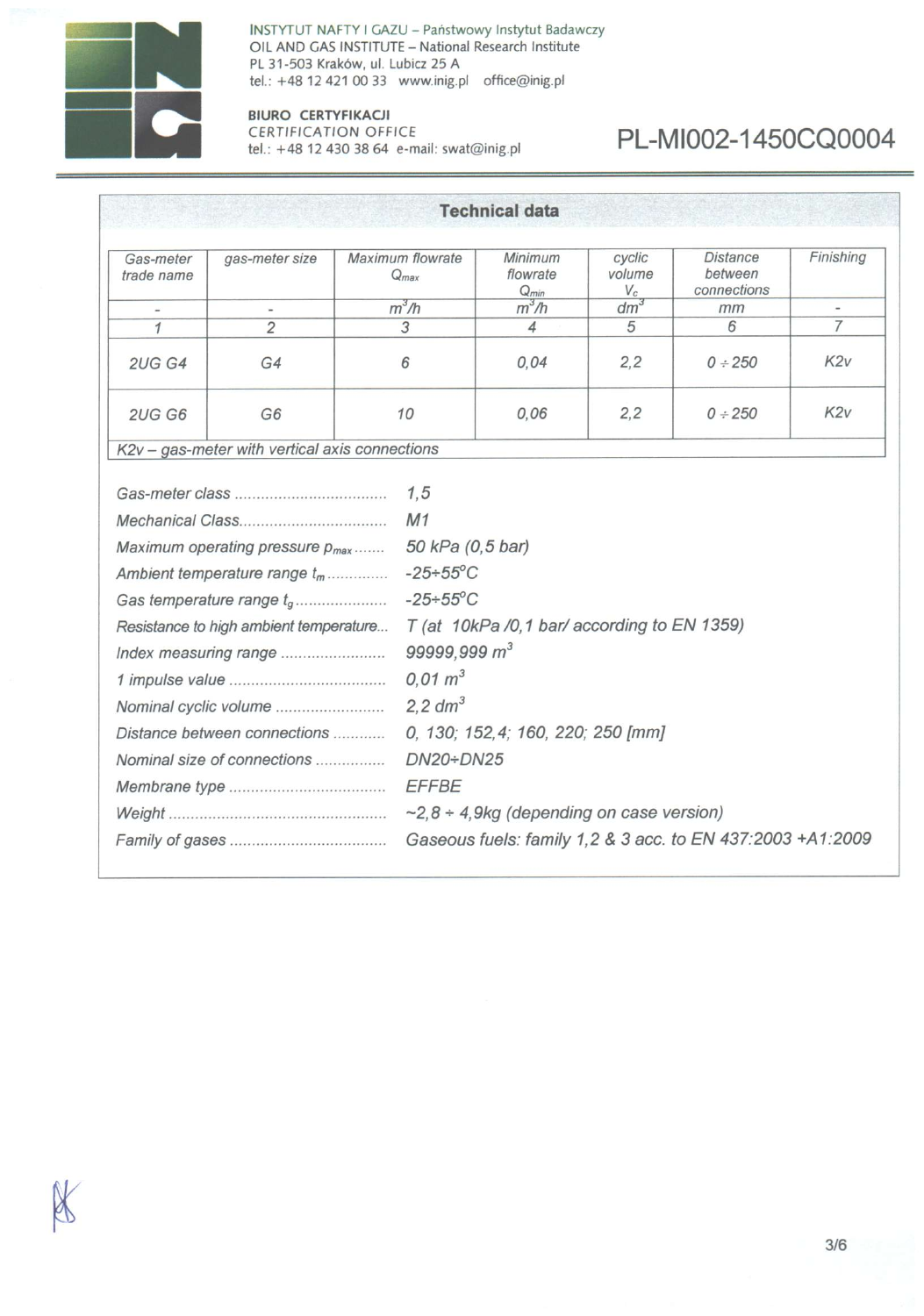

INSTYTUT NAFTY I GAZU - Państwowy Instytut Badawczy OIL AND GAS INSTITUTE - National Research Institute PL 31-503 Kraków, ul. Lubicz 25 A tel.: +48 12 421 00 33 [www.inig.pl](http://www.inig.pl) [office@inig.pl](mailto:office@inig.pl)

**BIURO CERTYFIKACJI**  CERTIFICATION OFFICE tel.: +48 12 430 38 64 e-mail: [swat@inig.pl](mailto:swat@inig.pl)

## PL-MI002-1450CQ0004

#### **Interfaces and compatibility conditions**

*Gas-meter may be connected to reed relay Iow frequency impulse transmitter type NI-3 produced by Apator Metrix. This transmitter may cooperate with gas-volume conversion devices or devices that record the flowrate corresponding to 1 impulse. 1 impulse value is 0,01 m<sup>3</sup> .* 

#### **Reguirements on production, putting into use and utilisation**

#### *Production.*

*During production the following checks and inspections are being carried out:* 

- *100% inspection of incoming goods (the quantity inspection), statistical quality inspection;*
- *tests during production: measurement check, 100% leak test, statistical check of torque and statistical*  check of bending moment,
- *finał tests: checking internal and external tightness, marking, checking the operation of meter (selection ofchange gears), calibration.*

*Finał tests consists also of checking the permissible errors of indication and pressure absorption in accordance with paragraph A.2.1. of EN 1359/A1:2006.* 

*Installation. utilisation and repair.* 

*Requirements concerning installation, utilisation and repair are described in operation and maintenance manuał provided with the gas-meter.*